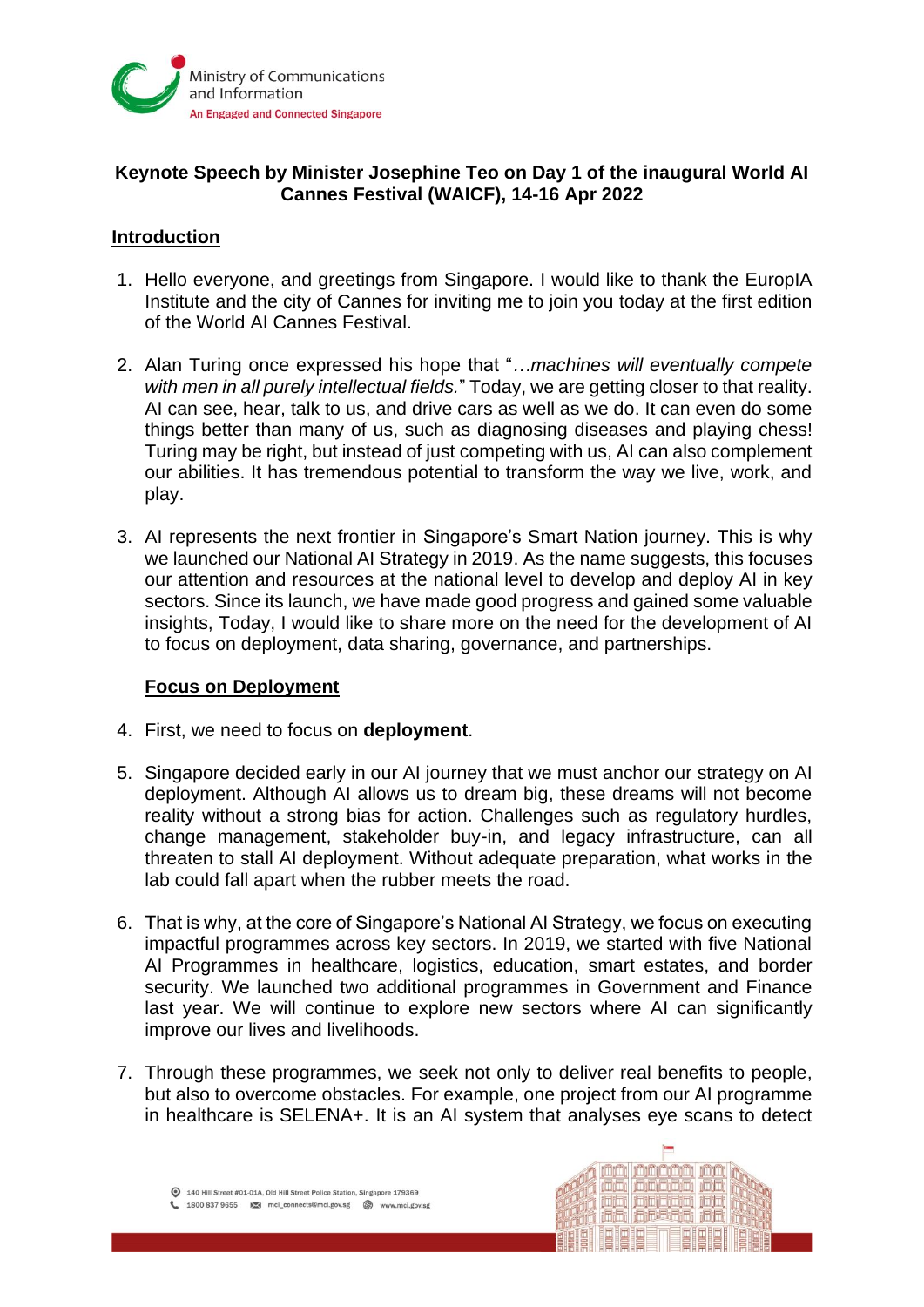

diabetic retinopathy. The system produces results in seconds and with accuracy levels of 90%. To get SELENA+ off the ground, several teams, including regulators, technical teams and public health institutions, had to work together to address issues such as regulatory compliance and process redesign. Today, SELENA+ has been deployed in 20 clinics, improving healthcare access and outcomes for Singaporeans. Having learnt from this project, we are now developing a platform to help hospitals deploy AI imaging-based medical solutions more quickly and effectively in the future.

### **Data**

- 8. The second point I want to touch on is the importance of **data sharing**.
- 9. While much has been said about how big data has led to advancements in AI technology, quantity isn't everything when it comes to data. It is equally, if not more important to gather good quality data from diverse sources. A smaller, but richer dataset can often produce better AI models than a larger, narrower one.
- 10.We need to create an environment that allows stakeholders across different sectors to share and create richer datasets. This will help us unlock more innovative AI applications.
- 11.We are investing in frameworks and platforms to help stakeholders exchange data in a secure manner, while ensuring data privacy. One such initiative is the Singapore Financial Data Exchange, or SGFinDex. Under this initiative, users can pool their financial data from across the public and private sectors into a single platform. This aggregation of data opens up new possibilities for banks and other financial service providers. They can now offer new AI-enabled services, such as predictive analytics, to help customers manage their finances.
- 12.We are also working with international partners to facilitate cross-border data flows, so as to fuel AI innovations.
- 13.In some cases, data sharing may not always be feasible due to regulatory, ethical and commercial sensitivities. This is why we are also investing in techniques such as Federated Learning. Federated Learning allows multiple parties to train AI models together, without the need to exchange raw data. For example, AI Singapore, our national AI R&D programme, built Synergos, an open-source platform which makes such learning more user-friendly and accessible.

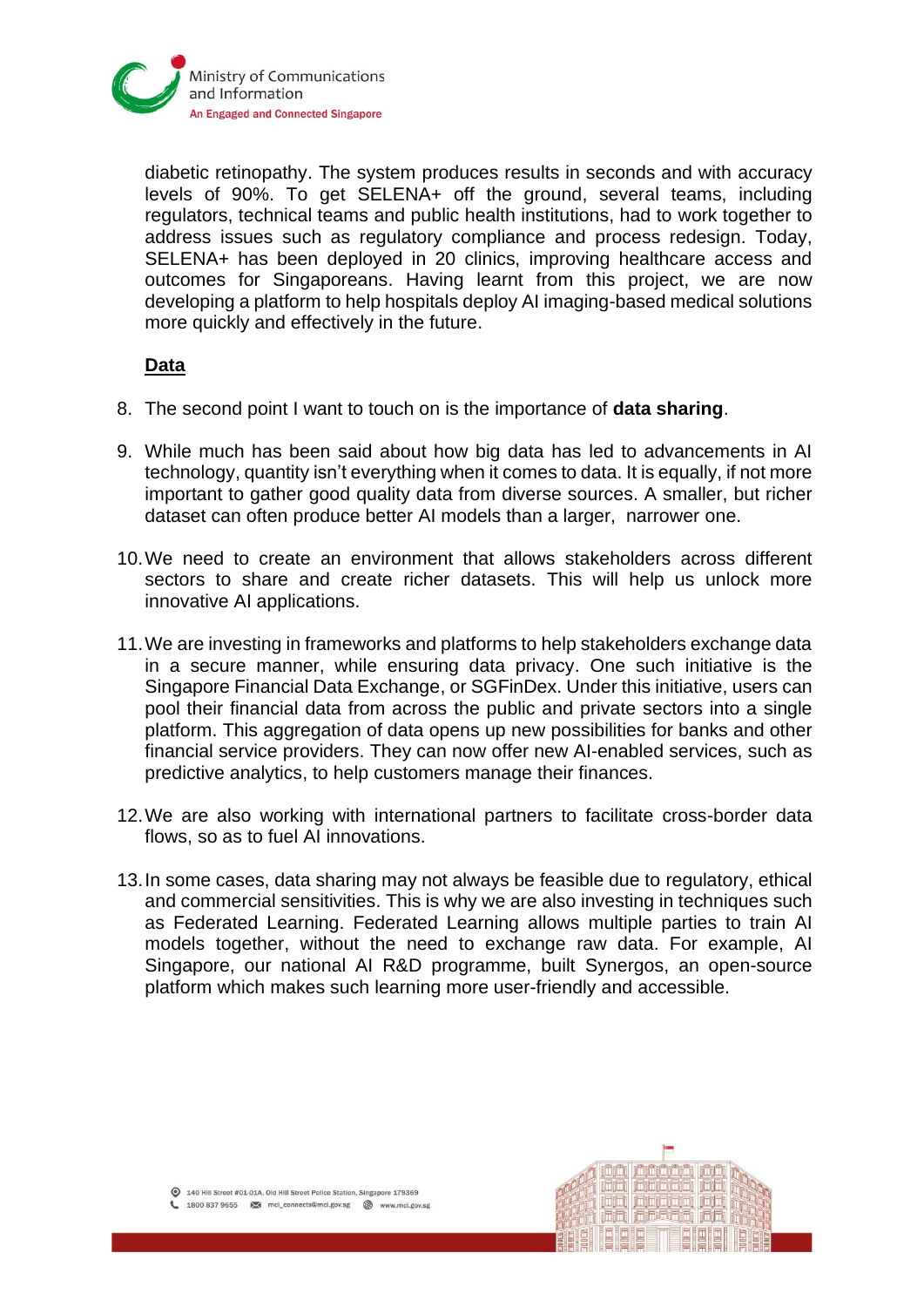

## **Governance**

- 14.My third point is on **governance**.
- 15.AI is a rapidly evolving technology with significant benefits, but in equal measure, significant risks. For example, if datasets are not representative, unintended biases may manifest resulting in harm to certain groups of users. To manage these risks, we need good governance.
- 16.We can think of good governance in the same way that brakes work in a car. If used appropriately, we can move fast while reducing the risks in dangerous situations. If used unnecessarily, we will slow down the journey, or not move forward at all. We need to calibrate how we govern AI to manage risks without stifling innovation.
- 17.Singapore has therefore taken a balanced approach towards AI governance. It is more important to support the understanding of AI risks and good governance practices, than to impose strict, prescriptive regulations. To this end, we released the second iteration of our Model AI Governance Framework. It serves as a reference document for businesses to deploy AI at scale. We are also publishing sector-specific AI governance guidelines<sup>1</sup> to address the unique challenges of each sector and guide them in the responsible use of AI.
- 18.Beyond guidelines, we also invest in technical tools to help businesses assure themselves that their AI systems are fair and ethical. Our recently released Veritas toolkit, an open-source AI governance tool for the finance sector, protects customers of banks and insurance companies against unfair discrimination. We are also developing an AI governance testing framework that will help users to develop a better understanding of the AI systems they interact with.

# **Partnerships**

- 19.Finally, let me mention the importance of **partnerships**.
- 20.All stakeholders have a role to play in the transformation of our societies and economies through AI. Academia and industry need to work together to accelerate technological breakthroughs and apply these breakthroughs to real world problems quickly and effectively. Governments play a critical role to fund upstream research, facilitate collaborations between research and industry, and support the test-bedding and deployment of innovative new solutions.



<sup>&</sup>lt;sup>1</sup> Singapore has the Fairness, Ethics, Accountability and Transparency (FEAT) principles, to guide the responsible use of AI by financial institutions, and the Artificial Intelligence in Healthcare Guidelines to share good practice with AI developers and implementers, complementing our existing regulations of AI-Medical Devices.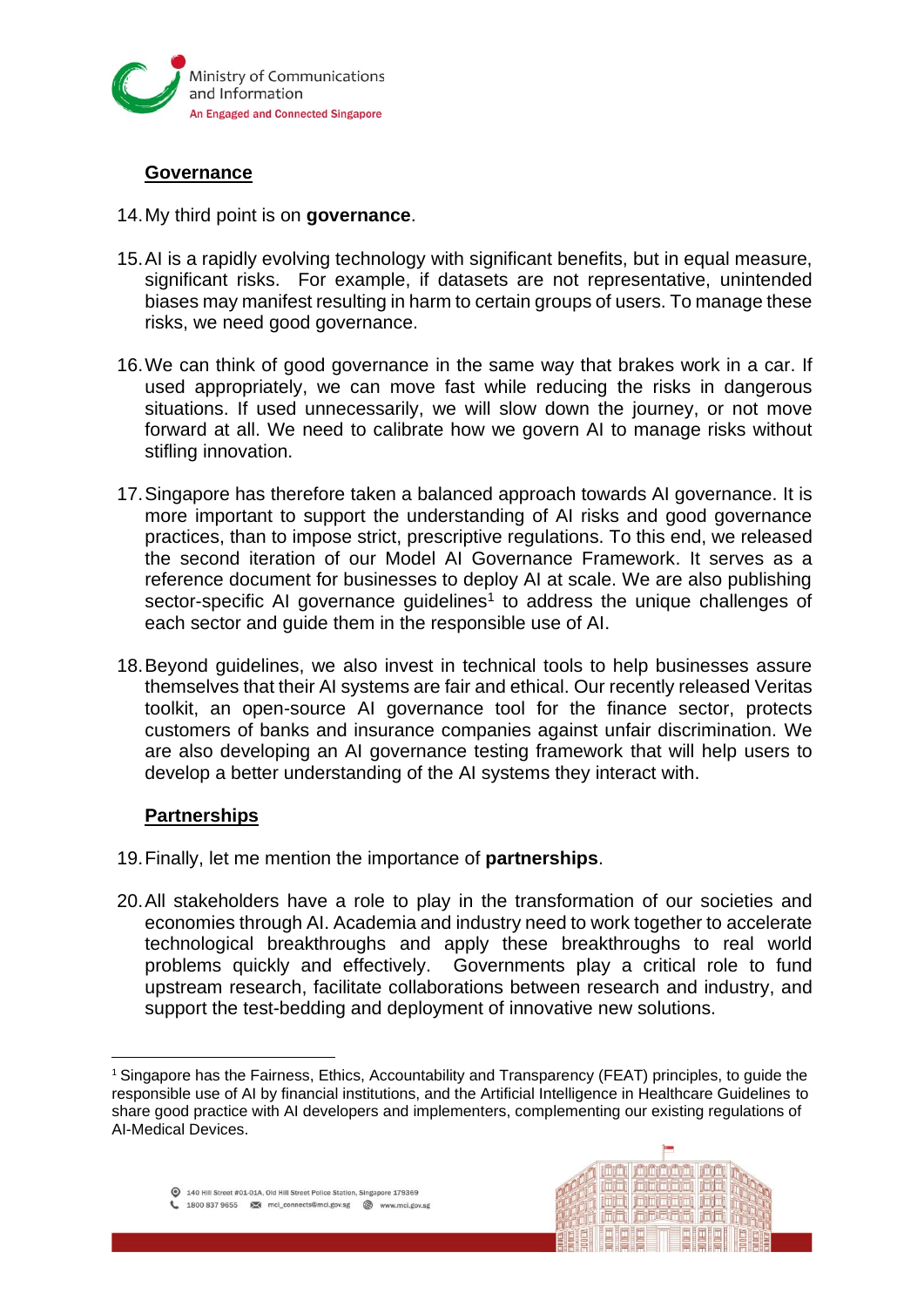

- 21.Singapore invests heavily in R&D to support our AI ambitions. When we first launched our AI strategy in 2019, we announced that we had set aside \$500m to support AI activities across the spectrum of Research, Innovation and Enterprise. Last year, we announced that we would top up the funding by an additional \$180m. I am glad that we are seeing some early results from our investments. In the last two years, we have ranked first globally in terms of the Field Weighted Citation Impact (FWCI) of our AI publications.
- 22.Beyond funding, Singapore also invests in research and industry to test and refine novel AI technologies in a safe environment. For example, we recently launched the world's first Tropical Data Centre Testbed to trial cooling technologies and AIdriven energy optimisation algorithms. We were motivated by our unique challenge of being located in the tropics, where high temperatures and humidity impose a high energy cost to operating data centres. If successful, this testbed could give rise to technologies that significantly reduce global energy consumption by data centres. Besides physical testbeds, we have also adopted a sandboxing approach to making policies. The Personal Data Protection Commission (PDPC)'s data regulatory sandbox helps businesses pilot innovative uses of data and move forward with greater speed and certainty.
- 23.Beyond a robust domestic ecosystem, we also strongly believe in working with international partners. Events such as the World AI Cannes Festival are an exciting opportunity for international AI stakeholders to come together, share our experiences, and forge partnerships. I would like to take this opportunity to highlight that Singapore recently signed a Digital and Green Partnership (DGP) with France. The DGP builds on an earlier road map for deepening digital cooperation between both countries. It also serves as a platform for both countries to work on tangible projects in AI development such as joint AI deployment and contributing to the global governance of AI.
- 24.We look forward to establishing more AI-related collaborations with international partners and deepening existing ones. Aside from the Digital and Green Partnership, the EU-Singapore Digital Partnership provides yet another opportunity for exchanges on AI governance, testing frameworks and research into important topics such as trustworthiness, adaptability, and transparency of AI technologies. We will also continue to be actively engaged at multilateral platforms like the UN and OECD, as well as advance the development of trusted and responsible AI through the Global Partnership on AI, of which we are a founding member.

### **Conclusion**

- 25.Once again, thank you for the opportunity to share Singapore's approach to AI.
- 26.To conclude with another quote by Turing: "*We can only see a short distance ahead, but we can see plenty there that needs to be done.*" There is indeed much